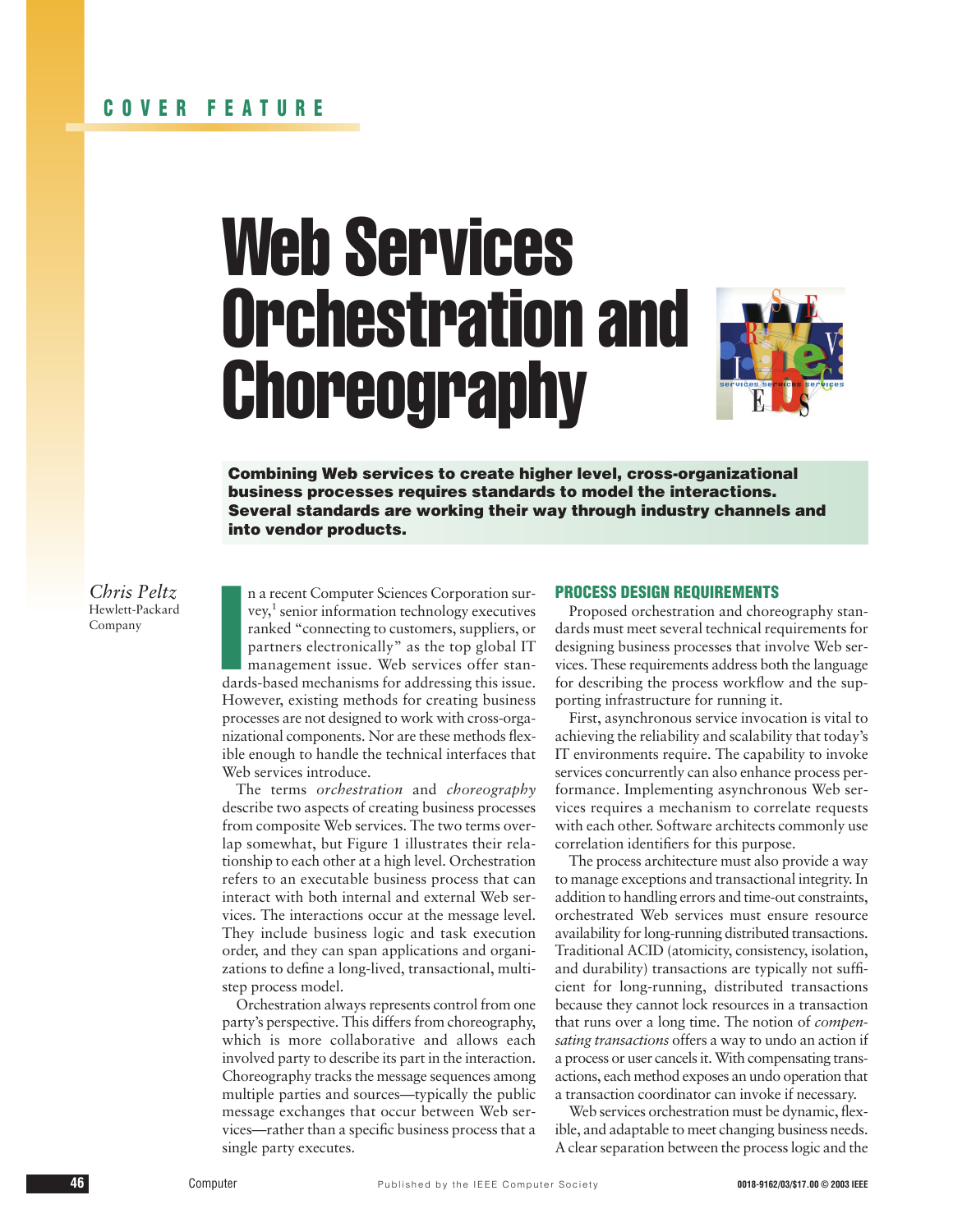

*Figure 1. Orchestration versus choreography. Orchestration refers to an executable process. Choreography tracks the message sequences between parties and sources.*

Web services used promotes flexibility. An orchestration engine can usually achieve this separation. The engine handles the overall process flow, calling the appropriate Web services and determining what steps to complete. This approach lets an organization swap out services in the overall process flow.

Finally, process designers must be able to compose higher-level services from existing orchestrated processes. Exposing these processes through their own Web service interfaces accomplishes this goal of recursive combination.

# **EMERGING STANDARDS**

Early work to design a business process by combining Web services included Microsoft's XLANG and IBM's Web Services Flow Language (WSFL). The companies later combined these standards to form Business Process Execution Language for Web Services (BPEL4WS), one of the emerging specifications currently available to meet Web services orchestration requirements.

# **Early work**

Microsoft initially developed XLANG to support sequential, parallel, and conditional process flows for its BizTalk Server. XLANG uses the World Wide Web Consortium's (W3C) Web Services Description Language (WSDL, www.w3.org/TR/wsdl12/) to describe Web service interfaces. XLANG focuses on the creation of business processes and the message exchange behaviors among Web services. It also includes a robust exception-handling facility, with support for long-running transactions.

WSFL describes both public and private process flows. It defines the data exchanges as well as the execution sequence (flow models) and the mapping of each step in the flow to specific operations (global models). WSFL exposes a WSDL interface, allowing recursive composition. It supports exception handling but has no direct support for transactions.

UN/CEFACT, the United Nations Center for Trade Facilitation and Electronic Business, developed the Electronic Business using Extensible Markup Language. The ebXML standard provides a suite of middleware components to facilitate collaboration between trading partners. The suite includes the Business Process Specification Schema. The BPSS protocol can define both the choreography and communication protocols between Webbased services.

Hewlett-Packard also developed the Web Services Conversation Language. WSCL outlines a simple standard for modeling the interaction sequences between Web services. HP submitted WSCL as a W3C Note in March 2002; the recently created W3C Web Services Choreography working group is currently considering it.

A variety of specifications and standards have been introduced to address orchestration, but this article focuses on three of the more recent initiatives.

#### **Business Process Execution Language**

Microsoft, IBM, Siebel Systems, BEA, and SAP coauthored version 1.1 of the BPEL4WS specification, which they released in May 2003. The specification—called BPEL, for short—models the behavior of Web services in a business process interaction.<sup>2</sup> It provides an XML-based grammar for describing the control logic required to coordinate Web services participating in a process flow. An orchestration engine can then execute this grammar, coordinating activities and compensating the overall process when errors occur.

BPEL is a layer on top of WSDL. The WSDL interface defines the specific operations allowed, and BPEL defines how to sequence them. WSDL describes the public entry and exit points for every BPEL process, and WSDL data types describe the information that passes between process requests. Additionally, WSDL can reference external services that the BPEL process requires.

BPEL provides support for both executable and abstract business processes. An *executable process* models the behavior of participants in a specific business interaction, essentially modeling a private workflow. An *abstract process* or business protocol specifies the public message exchanges between parties. Business protocols are not executable and do not convey a process flow's internal details. Essentially, executable processes model orchestration while abstract processes model the choreography of services.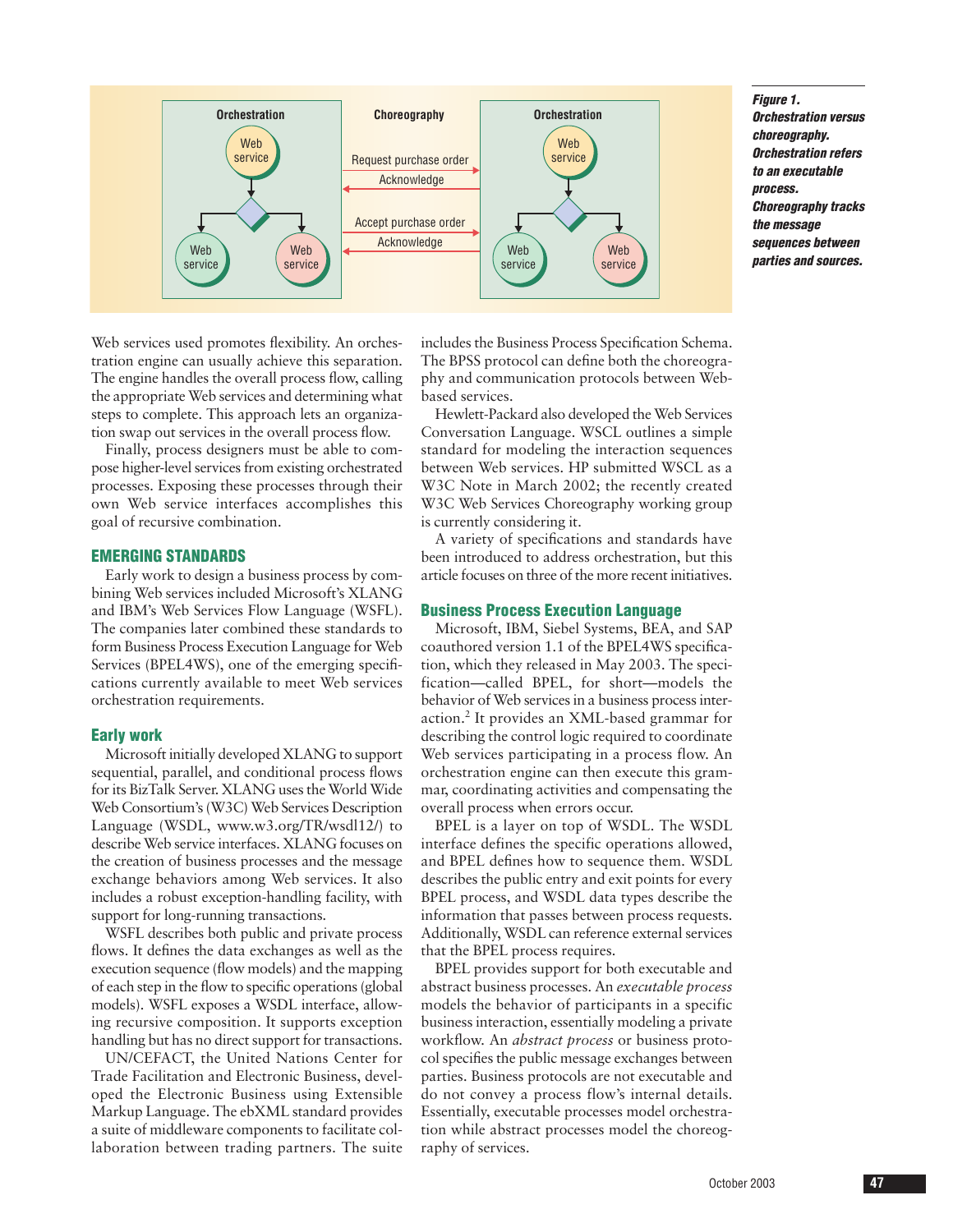*Figure 2. BPEL4WS process flow. The specification supports structured activities to manage the overall process flow as well as basic activities that involve interactions with services external to the process itself.*



*Figure 3. WSCI collaboration. The interface specification addresses only the observable behavior between Web services and not the definition of an executable business process.*



The BPEL4WS specification includes support for both basic and structured activities. A *basic activity* is an instruction that interacts with something external to the process itself. For example, basic activities would handle receiving, replying, or invoking Web services. In a typical scenario, a BPEL executable process receives a message. Then it might invoke a series of services to gather additional data and subsequently respond to the requestor. In Figure 2, the receive, reply, and invoke messages all represent basic process activities.

*Structured activities* manage the overall process flow, specifying the sequence for referenced Web services. These activities also support conditional looping and dynamic branching. They are essentially BPEL's underlying programming logic for BPEL.

Variables and partnerLinks are two other important BPEL elements.

• A *variable* identifies the specific data exchanged in a message flow. When a BPEL process receives a message, it populates the appropriate variable so that subsequent requests can access the data. Variables are used to manage data persistence across Web services requests.

• A *partnerLink* could be any service that the process invokes or any service that invokes the process. Each partnerLink maps to a specific role that it fulfills in the business process.

BPEL also provides a robust mechanism for handling transactions and exceptions, building on top of the WS-Coordination and WS-Transaction specifications. Developed jointly by Microsoft, IBM, and BEA, these corollary specifications provide the support necessary to manage and coordinate business activity operations.

To group a set of activities in a single transaction, BPEL uses a *scope* tag. The tag signifies that the enclosed steps should either all complete or all fail. Within this scope, a developer can specify compensation handlers that the BPEL orchestration engine can invoke in case of error.

Like the Java programming language, BPEL handles exceptions through throw and catch clauses.

# **Web Services Choreography Interface**

Sun, SAP, BEA, and Intalio developed the WSCI specification,<sup>3</sup> which defines a collaboration extension to WSDL. The specification became a W3C Note in August 2002. WSCI defines the overall choreography or message exchange between Web services. The specification supports message correlation, sequencing rules, exception handling, transactions, and dynamic collaboration.

As Figure 3 shows, WSCI describes only the observable behavior between Web services. It does not address the definition of executable business processes as BPEL does. Furthermore, a single WSCI interface describes only one partner's par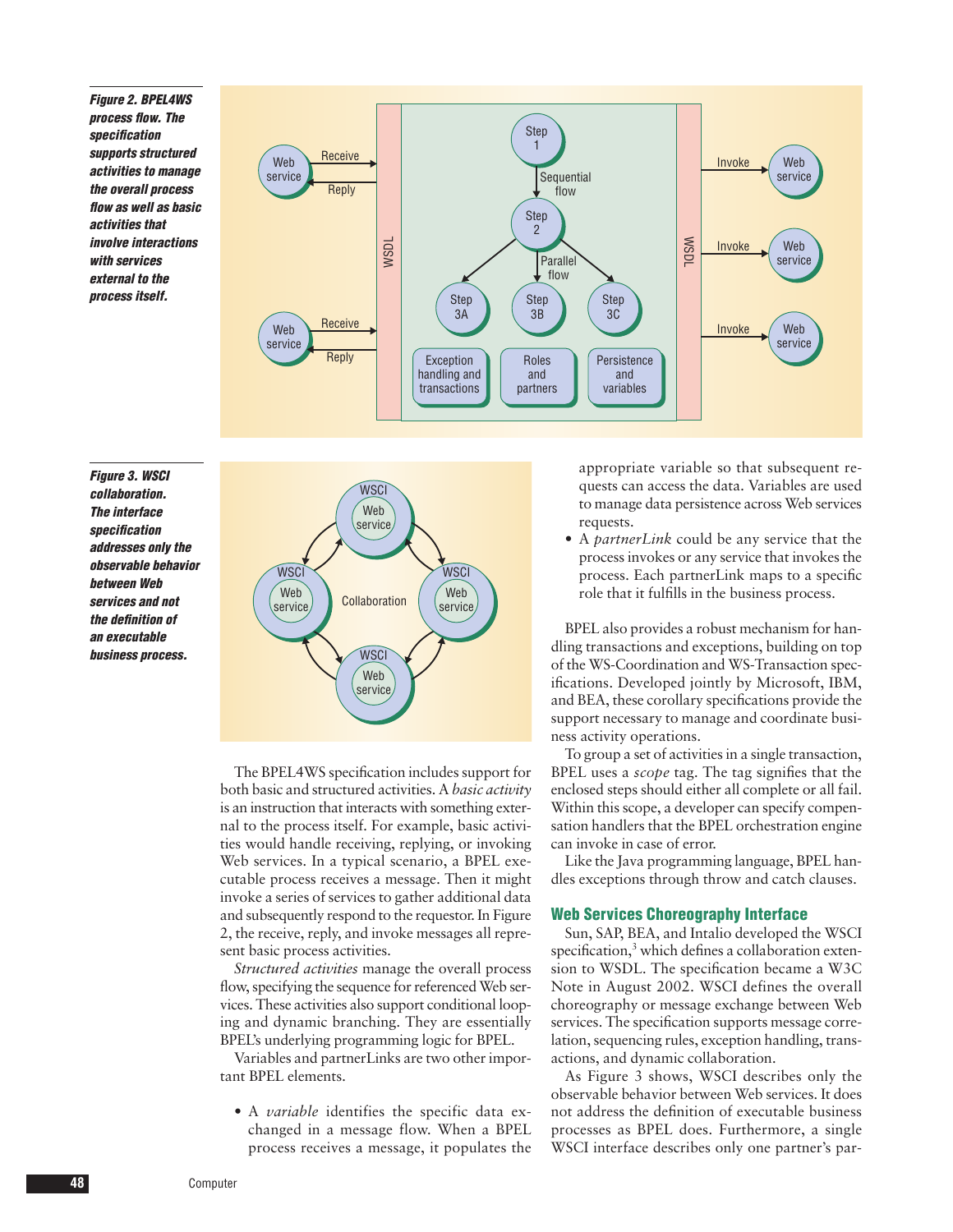ticipation in a message exchange. A WSCI choreography would include a set of WSCI interfaces, one for each partner in the interaction. In WSCI, no single process manages the interaction.

Each WSCI action represents a unit of work that maps to a specific WSDL operation. WSCI extends WSDL, describing how to choreograph the available WSDL operations. In other words, WSDL describes the entry points for each available service, and WSCI describes the interactions among WSDL operations.

WSCI supports both basic and structured activities. An *action* tag defines a basic request or response message. Each activity specifies the WSDL operation involved and the specific participant that performs it. A choreography can then invoke external services through a *call* tag. WSCI supports a wide variety of structured activities, including conditional looping and both sequential and parallel processing.

The following WSCI interface creates a purchasing process that contains two sequential activities, Receive Order and Confirm. Each activity maps to a WSDL portType, and WSCI establishes a correlation between them:

```
<process name="Purchase" 
     instantiation="message">
  <sequence>
     <action name="ReceiveOrder"
           role="Agent" operation=
           "tns:Order">
     </action>
     <action name="Confirm"
           role="Agent" operation=
           "tns:Confirm">
        <correlate correlation=
           "tns:ordered"/>
        <call process="tns:
           Purchase"/>
     </action>
  </sequence>
</process>
```
WSCI supports both business transactions and exception handling. A process designer can set up specific transactional contexts within this WSCI interface, similar to the scope activity in BPEL4WS. The context defines a set of activities for which any failure will roll back the entire group.

#### **Business Process Management Language**

BPML is an XML-based language for describing business processes. Business Process Management



*Figure 4. Relationships among orchestration and choreography standards: Business Process Execution Language for Web Services, Web Services Choreography Interface, and Business Process Management Language.*

Initiative (www.BPMI.org)—a nonprofit corporation chartered by Intalio, Sterling Commerce, Sun, and CSC—developed the specification. Initially, BPML was designed to support processes that a business process management system could execute. The BPML Last Call Draft, however, released in November 2002, also incorporated WSCI support. BPML and WSCI share the same underlying process execution model, so developers can use WSCI to describe public interactions among business processes and reserve BPML for developing private implementations.

BPML provides process flow constructs and activities similar to BPEL.<sup>4</sup> Basic activities for sending, receiving, and invoking services are available, along with structured activities for handling conditional choices, sequential and parallel activities, joins, and looping. BPML also lets a business process developer schedule tasks to run at specific times.

The language was designed to manage long-lived processes and so includes features to support persistence. XML exchanges occur between participants, using roles and partner definitions similar to the BPEL constructs. BPML also supports recursive composition to build aggregate business processes from subprocesses.

BPML supports both short- and long-running transactions, using a scoping technique similar to BPEL to manage the compensation rules. Process designers can nest processes and transactions. Finally, the language includes a robust exceptionhandling mechanism.

# **ORCHESTRATION AND CHOREOGRAPHED COLLABORATION**

BPEL, WSCI, and BPML all take somewhat different approaches to orchestration and choreography. Both BPEL and BPML provide capabilities to define an executable business process, whereas WSCI's approach is more choreographed and collaborative—requiring each message-exchange participant to define a WSCI interface.

Figure 4 illustrates one way to categorize these specifications and standards. The *y*-axis distin-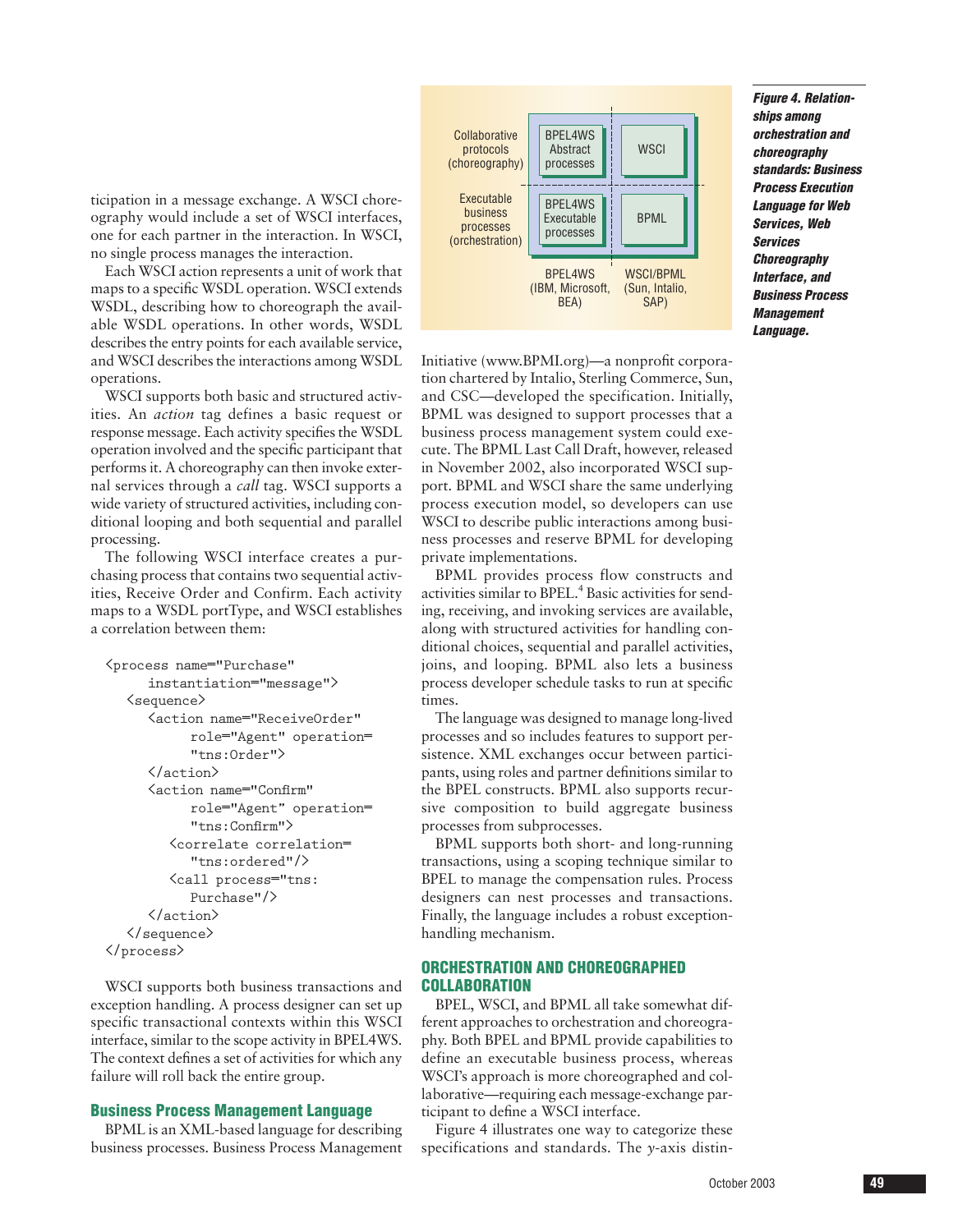

*Figure 5. Case study sequence diagram. The manufacturer's buyer issues a request for proposal to a purchasing agent. The agent issues component requests to individual suppliers and composes the proposal from them.* 

guishes between collaborative protocols and executable business processes. A collaborative protocol refers to choreographed message exchanges between multiple business parties, while executable processes are private workflows controlled by a single entity. The *x*-axis shows the two emerging initiatives in the overall space: BPEL and WSCI/BPML considered together. BPEL supports both executable and collaborative processes, while BPML and WSCI can work together so that BPML models the execution of a business process while WSCI models the choreography among Web services.

### **CASE STUDY**

To illustrate the concepts for orchestrating Web services, consider a purchasing system scenario in which a manufacturer wants to build a product configuration using a list of available suppliers. The manufacturer's buyer works through a purchasing agent to fulfill the inventory requirements. The agent communicates with suppliers that offer the required components. After identifying the suppliers for a complete configuration, the purchasing agent sends the buyer a proposal. The buyer then either orders the parts or cancels the request. Figure 5 shows a simplified sequence diagram for the process.

Each participant—buyer, agent, and supplier has a WSDL description of the exposed input and output interfaces. This case study demonstrates the purchasing agent's perspective on the workflow and the public interfaces it exposes. In addition to accepting requests from the buyer and sending requests to suppliers, the purchasing agent must handle transactional integrity for the overall process. For example, if a supplier cannot fulfill a request because of low inventory or network problems, the agent must manage the process appropriately, either rolling back the request or providing some mechanism for placing an incomplete order.

Since it describes an orchestrated process, this

case study could use either BPEL or BPML. However, I selected BPEL because it includes low-cost tools and technical tutorials that appear to cater more to developers.

The first step in documenting a BPEL process is to define it. This starts with a root-level <process> tag that names the process and lists its XML namespace references.

Next, BPEL defines the process partners and their roles. In BPEL, the <partnerLinks> and <partnerLink> tags can implement the three basic roles: buyer, purchasing agent, and supplier. A WSDL document defines the <partnerLinkType> tag that <partnerLink> references.

The following code sample defines a partner link between the buyer and the purchasing agent:

**<partnerLinks>**

```
<partnerLink name="Buyer"
        partnerLinkType=
        "po:requestQuoteLinkType"
     myRole="Purchaser"
        partnerRole="Requestor"/>
  <partnerLink name="Supplier1"
        partnerLinkType=
        "po:requestQuoteLinkType" 
     myRole="Requestor"
        partnerRole="Purchaser"/>
  <!—Set up other suppliers used in
        this process —> 
</partnerLinks>
```
The purchasing agent's perspective requires only the buyer and supplier partner relationships to be defined. When the buyer interacts with the agent, the buyer is the requestor and the purchasing agent acts as the receiver. The roles are reversed when the agent interacts with one of the suppliers.

The process must also manage the information flow between partners. BPEL uses variables to persist process information. In this scenario, the buyer makes an initial purchase request; the agent then constructs quote requests for each supplier with a part number and quantity, and the suppliers respond with pricing information. The agent then constructs a proposal for the buyer.

Potentially four variables model this interaction:

**<variables>**

```
<variable name="request"
  messageType="po:request"/>
<variable name="part_request
  messageType="po:part_request"/>
<variable name="part_quote"
```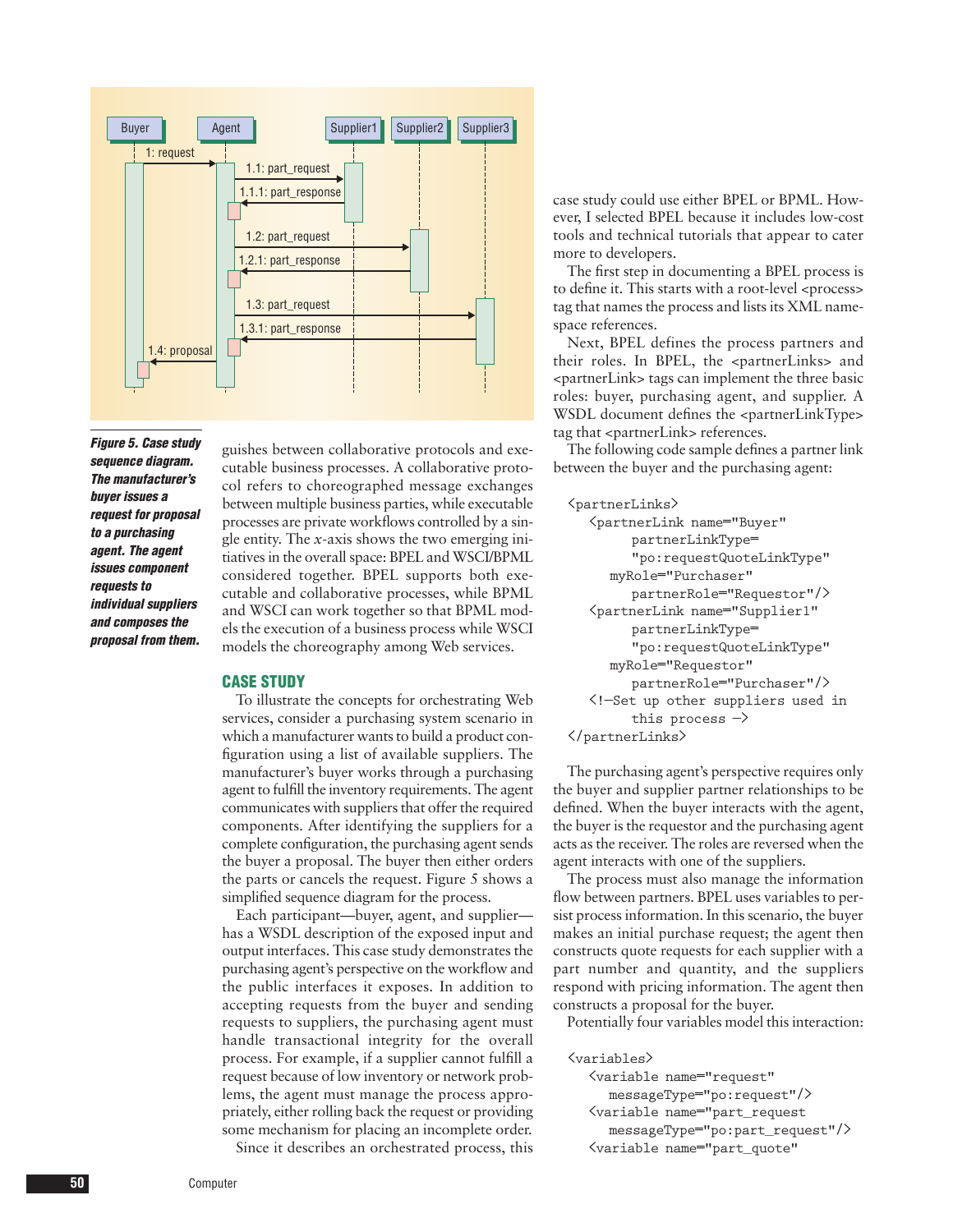```
messageType="po:part_quote"/>
  <variable name="proposal"
     messageType="po:proposal"/>
</variables>
```
The process must also correlate the requests with each other. For example, we can assign a unique identifier to each quote and to the final proposal. BPEL documents these identifiers using the <correlationSet> tag:

```
<correlationSets>
  <correlationSet name="Quote" 
     properties="cor:quoteID"/>
  <correlationSet name="Proposal"
     properties="cor:proposalID"/>
</correlationSets>
```
A key part of the BPEL document defines the steps required to handle the request. The <sequence> tag runs activities sequentially; the <flow> tag runs them in parallel; and the <receive>, <reply>, and <invoke> tags define the basic activities required to interact with the Web services using WSDL.

```
<sequence>
  <receive name="receive" partnerLink=
        "Buyer" operation="request"
        variable="request"
        initiate="yes">
  </receive>
  <flow name="supplier_flow">
     <invoke name="quote_supplier1"
        partnerLink="Supplier1"
        operation="request_quote"
        inputVariable = "part_request"
        outputVariable="part_quote">
     </invoke>
     <!— invoke other suppliers as
        part of the process, done in
        parallel —>
  </flow>
  <reply name="reply" partnerLink=
        "Buyer" operation=
        "send_proposal variable=
        "proposal">
  </reply>
</sequence>
```
The sequence begins upon receipt of the buyer's request. The <flow> tag executes a parallel set of activities to contact each supplier for part quotes. Each activity references a specific WSDL operation and uses the available variables for input and output. Upon receiving the supplier responses, the purchasing agent constructs a message replying to the buyer. The agent could use the BPEL <assign> tag and the W3C's XPath language for addressing parts of an XML document to take the suppliers' containers and build a final proposal back to the buyer.

The final step is managing exceptions in the scenario. For example, if an error occurs in contacting a supplier, the agent may want to send a message back to the buyer. BPEL4WS includes fault handlers for these error conditions.

**<faultHandlers>**

```
<catch faultName=
        "cantFulfillRequest">
     <invoke partnerLink="buyer" 
        operation="sendError"
        inputVariable="fault"/>
   </catch>
</faultHandlers>
```
The process may also require compensation handlers. For example, if the agent cannot contact a supplier, the process must offer a way to roll back the order. The BPEL <scope> tag sets a transactional context by grouping related activities together. In this scenario, the three parallel invocations to the suppliers might be a good candidate for a scope declaration.

The completed process needs an orchestration engine for deployment. Both IBM alphaWorks (www.alphaworks.ibm.com) and Collaxa (www. collaxa.com) offer good development tools for designing, deploying, and running business processes built with BPEL and WSDL.

# **FUTURE INITIATIVES**

While BPEL4WS, WSCI, and BPML work their way through standards processes and into vendor product implementations, other enhancements and issues relevant to Web services orchestration are emerging.

IBM researchers have proposed a peer-to-peer model of e-business interaction.<sup>5</sup> They compare current Web services to a vending machine—a set number of buttons that can be pressed in a predefined order. They propose a conversational model—more like a telephone call with flexible, dynamic exchanges between the parties at each end. At this time, IBM's Conversation Support for Web Services is the only proposal that claims to support this capability.6

Security is also a concern because orchestration exposes Web services interfaces on HTTP, which can present a number of security challenges. The software industry is discussing several Web services